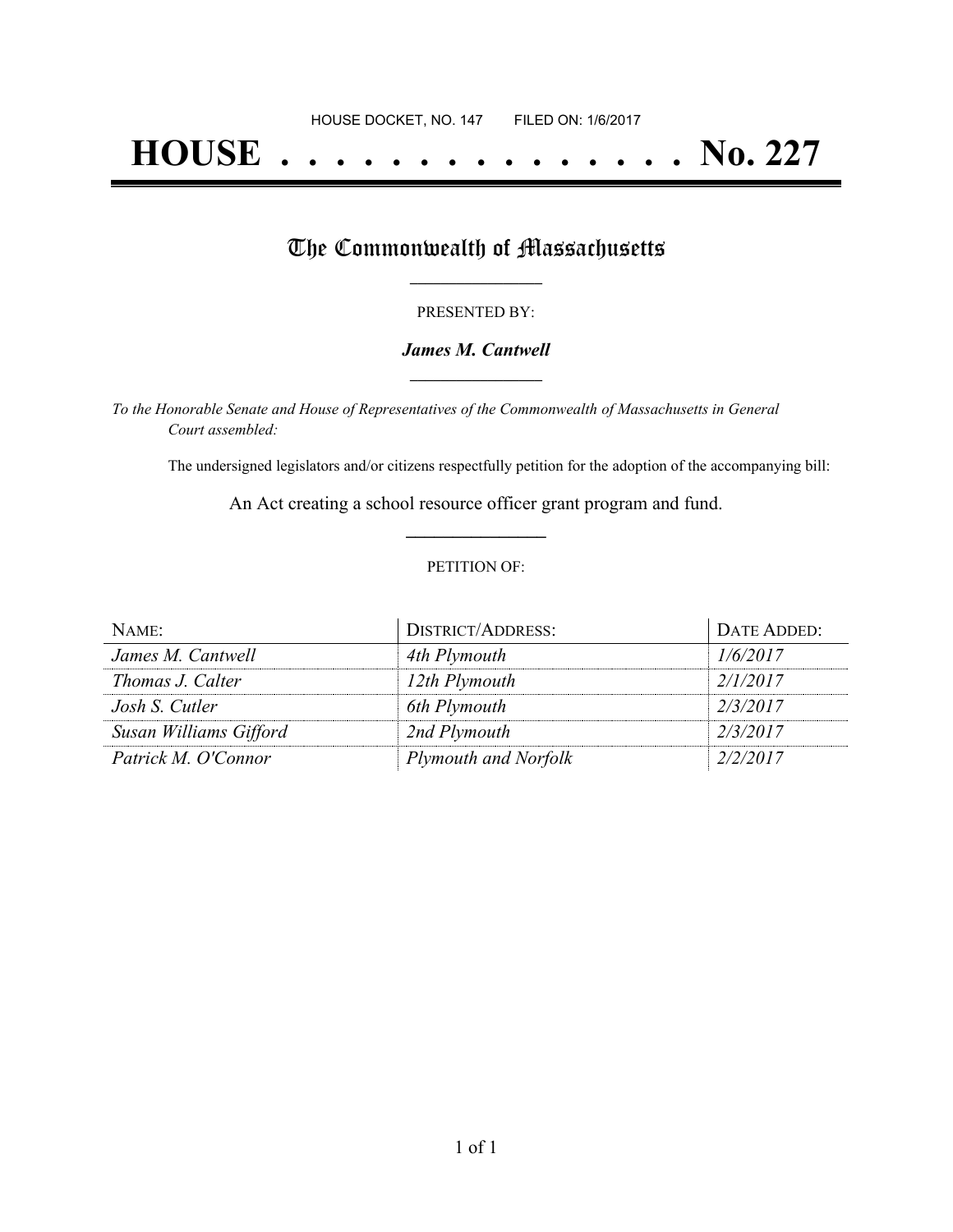#### HOUSE DOCKET, NO. 147 FILED ON: 1/6/2017

## **HOUSE . . . . . . . . . . . . . . . No. 227**

By Mr. Cantwell of Marshfield, a petition (accompanied by bill, House, No. 227) of James M. Cantwell and others relative to creating a school resource officer grant program and fund. Education.

#### [SIMILAR MATTER FILED IN PREVIOUS SESSION SEE HOUSE, NO. *332* OF 2015-2016.]

### The Commonwealth of Massachusetts

**In the One Hundred and Ninetieth General Court (2017-2018) \_\_\_\_\_\_\_\_\_\_\_\_\_\_\_**

**\_\_\_\_\_\_\_\_\_\_\_\_\_\_\_**

An Act creating a school resource officer grant program and fund.

Be it enacted by the Senate and House of Representatives in General Court assembled, and by the authority *of the same, as follows:*

#### 1 SECTION 1. Chapter 69 of the General Laws, as appearing in the 2014 Official Edition,

2 is hereby amended by inserting the following section: -

3 Section 37. School Resource Officer Grant Program

4 (a) From the funds appropriated for such purpose and from the gifts, donations, grants,

5 bequests, and other funds received on its behalf, there is established (1) the School Resource

- 6 Officer Grant Program, to be administered by the board, in consultation with the Board of
- 7 Education, and (2) a special nonreverting fund within the state treasury known as the School
- 8 Resource Officer Incentive Grant Program, hereinafter known as the fund. Any monies
- 9 remaining in the fund at the end of the legislative session shall not revert to the General Fund,